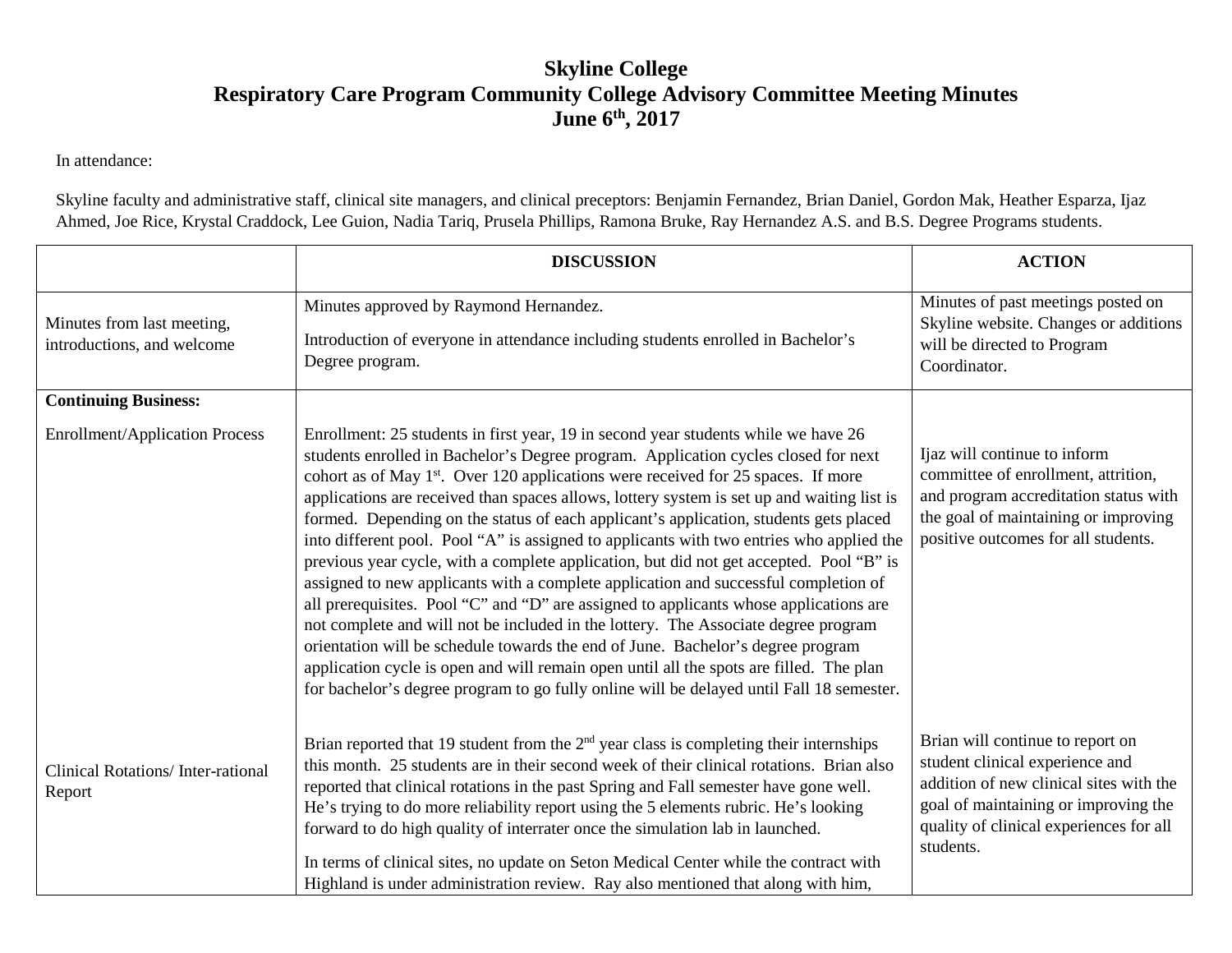|                                                               | president Regina Stanback Stroud is setting up a meeting with Seton Medical center's<br>CEO.                                                                                                                                                                                                                                                                                                                                                                                                                                                                                                                                                                                                                                                                                                                                                                                                                                                                                                                                                                                                                                                                                                                                                                                              |                                                                                                                                                                                                                                                                          |
|---------------------------------------------------------------|-------------------------------------------------------------------------------------------------------------------------------------------------------------------------------------------------------------------------------------------------------------------------------------------------------------------------------------------------------------------------------------------------------------------------------------------------------------------------------------------------------------------------------------------------------------------------------------------------------------------------------------------------------------------------------------------------------------------------------------------------------------------------------------------------------------------------------------------------------------------------------------------------------------------------------------------------------------------------------------------------------------------------------------------------------------------------------------------------------------------------------------------------------------------------------------------------------------------------------------------------------------------------------------------|--------------------------------------------------------------------------------------------------------------------------------------------------------------------------------------------------------------------------------------------------------------------------|
| <b>Budget Update</b>                                          | Using one time State funds, Allied Health computer lab will be converted to simulation<br>lab and purchase equipment. At this point, pretty much all the funds has been spent.<br>College has advocate and approved full-time Bachelor's Degree program faculty and<br>full-time instructional aide.                                                                                                                                                                                                                                                                                                                                                                                                                                                                                                                                                                                                                                                                                                                                                                                                                                                                                                                                                                                      | Ray will continue to keep committee<br>members informed of the financial<br>health of Skyline College and RC<br>Program.                                                                                                                                                 |
| Job Fair, Mock Interview Report<br>& Credential Success Award | Ijaz reported that Respiratory Care program has received credential success award 3rd<br>time in a row. He also mentioned that both Job Fair and Mock Interview event is well<br>appreciated by students. Dr. Mak shared that it's been great to have the 2 <sup>nd</sup> year<br>student's visitations.                                                                                                                                                                                                                                                                                                                                                                                                                                                                                                                                                                                                                                                                                                                                                                                                                                                                                                                                                                                  | Continued Goals: Mentoring of First<br>Year students by Second Year<br>students; Find fundraising and<br>community volunteer opportunities<br>that allow for continued education<br>and promotion of the profession of<br>Respiratory Care.                              |
| RT Club Update<br><b>Continuing Business Degree:</b>          | Richie reported that there are 8 students who will be attending CSRC conference this<br>year where two groups of students will be participating in spectrum bowl. He also<br>mentioned that Barbara Haley will be the keynote speaker for Associate Degree<br>program graduation.                                                                                                                                                                                                                                                                                                                                                                                                                                                                                                                                                                                                                                                                                                                                                                                                                                                                                                                                                                                                         |                                                                                                                                                                                                                                                                          |
|                                                               | Currently, there are 26 students enrolled in the $1st$ cohort. When the cohort started,                                                                                                                                                                                                                                                                                                                                                                                                                                                                                                                                                                                                                                                                                                                                                                                                                                                                                                                                                                                                                                                                                                                                                                                                   |                                                                                                                                                                                                                                                                          |
| <b>B.S. Degree Update</b>                                     | there were 31 applicants. Out of 26 students, 15 students in the current cohort<br>graduated from Skyline College both new or alumni, 3 students from Napa Valley<br>college, 2 students from Foothill College, 1 student from Ohlone, 1 student from<br>Compton, 1 student from Victor Valley, 1 student from CC San Diego and 1 from<br>Pima Medical. In terms of the demographic data, 2 students are in the age range of 21<br>to 25, 9 students in the age range of 26 to 30, 12 students in the age range of 31 to 40,<br>6 students in the age range of 41 to 50, 3 in the age range of 51 to 60 and 1 student in<br>the age range of 60 and above.<br>Skyline College's pilot program is the only program offering more upper general<br>courses compare to any other pilot program across the state. As a final project,<br>students are expected to meet a varied number of hours per week with a faculty and/or<br>community member to facilitate progress and completion of an independent study<br>capstone project identify of a research question, issue, problem or need in the field.<br>Ray asked the committee members especially managers to take this opportunity to<br>guide and support the students as mentors. He will send the survey identifying<br>volunteer. | RC Program faculty and<br>administrators will continue to seek<br>and provide improved educational<br>opportunities for students with the<br>goal of promoting classroom and<br>clinical excellence and expanding<br>professional opportunities following<br>graduation. |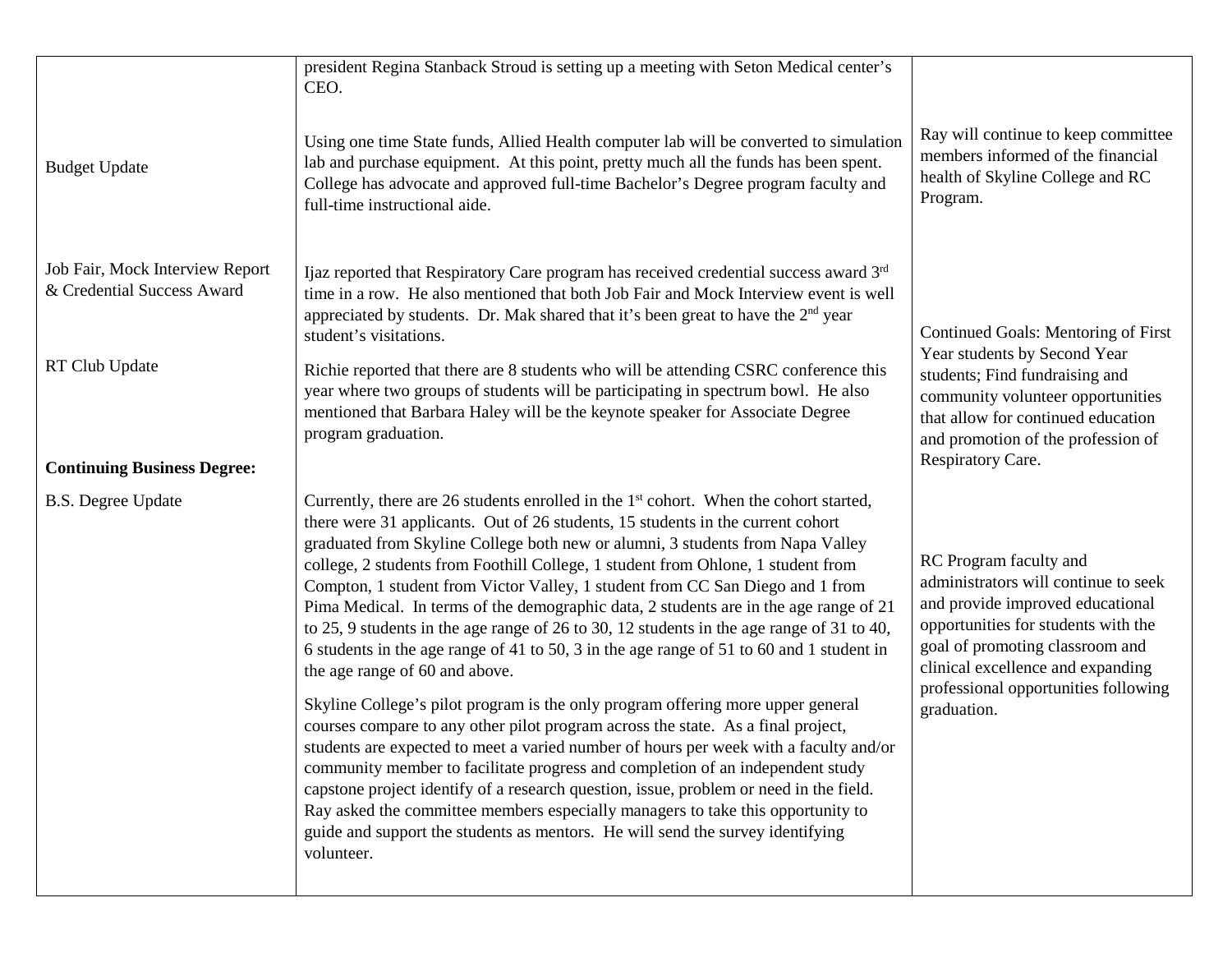| <b>Faculty Updates</b><br><b>New Business &amp; Updates:</b> | Ray reported that it has been hard to fill in the full-time position. It's a struggle and<br>continue to be struggle to find qualified candidate for the position.                                                                                                                                                                                                                                                                                                                                                                                                                                                                                                                                                                                                                                                           |  |
|--------------------------------------------------------------|------------------------------------------------------------------------------------------------------------------------------------------------------------------------------------------------------------------------------------------------------------------------------------------------------------------------------------------------------------------------------------------------------------------------------------------------------------------------------------------------------------------------------------------------------------------------------------------------------------------------------------------------------------------------------------------------------------------------------------------------------------------------------------------------------------------------------|--|
| <b>CoARC Self-Study Task Force</b>                           | Self-study report is due on November 1 <sup>st</sup> . During the last report, Ray had form task<br>force consist of community members, managers, faculty, and students from the<br>program. The committee met approximately three times but Ray, Brian and Lee did<br>bulk of the report. Once the report was completed, it was brought back to the<br>community members for one final review.                                                                                                                                                                                                                                                                                                                                                                                                                              |  |
|                                                              | Discussion took place where Ijaz as a program director will send out the e-mail asking<br>for volunteers who can meet at least two additional times in addition to September<br>advisory committee meeting. He will send out the standards and set up<br>preliminary/directive things to look at such as:                                                                                                                                                                                                                                                                                                                                                                                                                                                                                                                    |  |
|                                                              | $\triangleright$ Last Self-study<br>$\triangleright$ Report on last self-study<br>$\triangleright$ Progress made over last 10 years                                                                                                                                                                                                                                                                                                                                                                                                                                                                                                                                                                                                                                                                                          |  |
|                                                              | During the 1 <sup>st</sup> meeting, he will talk about the information and start looking at buckets<br>of information to use for each of the areas listed in the report. In terms of writing of<br>the self-study and administrative pieces, faculty of the program and any volunteer will<br>work on the pieces. The goal should be to have the final draft by the next advisory<br>committee meeting scheduled in September.                                                                                                                                                                                                                                                                                                                                                                                               |  |
| Simulation Lab                                               | Allied Health library located in the hallway will be converted to simulation lab using<br>one-time funds in the Summer semester.                                                                                                                                                                                                                                                                                                                                                                                                                                                                                                                                                                                                                                                                                             |  |
| AB 387                                                       | Ijaz reported that the bill AB 387 has been introduced where all the health care trainees<br>is to be treated as paid employees. If passed, AB 387 would cause many clinical<br>training slots for these critical professionals to be eliminated, which, in turn, would put<br>allied health educational programs at risk of closure. The programs, many of which are<br>offered by California's Community Colleges, would not be able to offer program<br>enrollment without enough clinical training placements for students at hospitals. The<br>effects of this significant decrease in capacity within the current training system would<br>exacerbate existing allied health care workforce shortages, put the development of a<br>strong pipeline of future health care givers in jeopardy which in turn would have a |  |